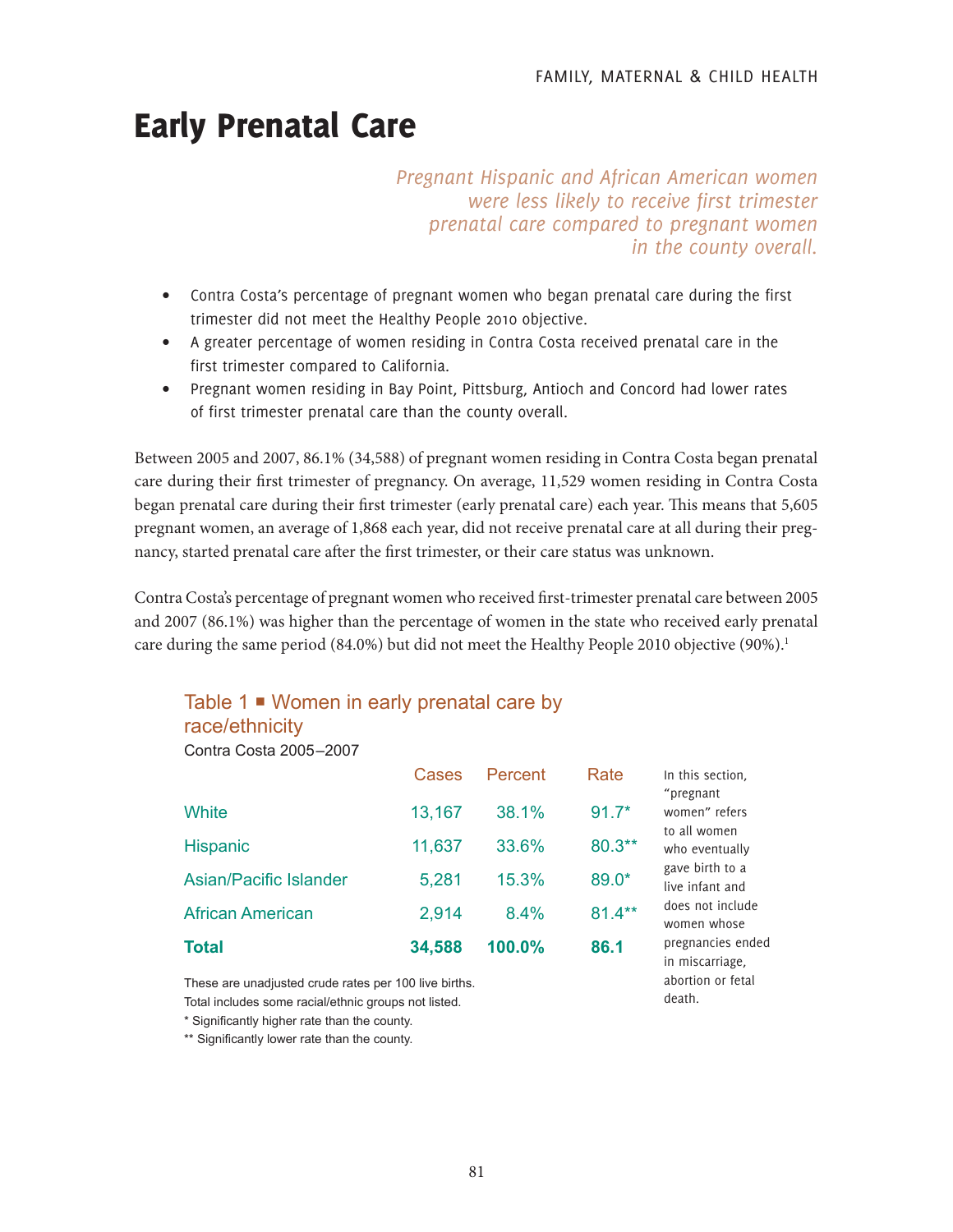The highest number of women in the county who obtained early prenatal care were white (13,167), followed by Hispanic (11,637), Asian/Pacific Islander (5,281) and African American (2,914). African American (81.4 per 100 live births) and Hispanic women (80.3 per 100 live births) had lower rates of early prenatal care compared to women in the county overall (86.1 per 100 live births).

The rate of early prenatal care for white women (91.7 per 100 live births) and Asian/Pacific Islander women (89.0 per 100 live births) were higher than the county rate.

| Contra Costa County 2005-2007 |              |         |         |                                                                                                                                                                                            |
|-------------------------------|--------------|---------|---------|--------------------------------------------------------------------------------------------------------------------------------------------------------------------------------------------|
|                               | <b>Cases</b> | Percent | Rate    | Prenatal care<br>initiated during the<br>first three months<br>of pregnancy -the<br>first trimester - is<br>considered "early<br>prenatal care" or<br>"early entry into<br>prenatal care." |
| Concord                       | 4,358        | 12.6%   | 80.5**  |                                                                                                                                                                                            |
| <b>Richmond</b>               | 4,064        | 11.7%   | 84.9    |                                                                                                                                                                                            |
| Antioch                       | 3,902        | 11.3%   | 82.4**  |                                                                                                                                                                                            |
| Pittsburg                     | 2,630        | 7.6%    | 79.1**  |                                                                                                                                                                                            |
| San Pablo                     | 1,954        | 5.6%    | 84.3    |                                                                                                                                                                                            |
| <b>Brentwood</b>              | 1,921        | 5.6%    | 88.3*   |                                                                                                                                                                                            |
| <b>Walnut Creek</b>           | 1,915        | 5.5%    | $92.0*$ |                                                                                                                                                                                            |
| <b>Martinez</b>               | 1,284        | 3.7%    | 88.3*   |                                                                                                                                                                                            |
| Oakley                        | 1,176        | 3.4%    | 84.9    |                                                                                                                                                                                            |
| <b>Pleasant Hill</b>          | 1,079        | 3.1%    | $94.1*$ |                                                                                                                                                                                            |
| <b>Bay Point</b>              | 942          | 2.7%    | 76.3**  |                                                                                                                                                                                            |
| <b>Hercules</b>               | 791          | 2.3%    | $90.2*$ |                                                                                                                                                                                            |
| <b>El Cerrito</b>             | 740          | 2.1%    | $91.7*$ |                                                                                                                                                                                            |
| Pinole                        | 471          | 1.4%    | 85.9    |                                                                                                                                                                                            |
| Total                         | 34,588       | 100.0%  | 86.1    |                                                                                                                                                                                            |

# Table 2 ■ Women in early prenatal care by city

These are unadjusted crude rates per 100 live births.

Total includes cities and unincorporated areas not listed

\* Significantly higher rate than the county.

\*\* Significantly lower rate than the county.

The rate of early prenatal care also varied by community. Bay Point (76.3 per 100 live births), Pittsburg (79.1 per 100 live births), Concord (80.5 per 100 live births) and Antioch (82.4 per 100 live births) women had lower rates of early prenatal care than women in the county overall (86.1 per 100 live births). The women of Pleasant Hill (94.1 per 100 live births), Walnut Creek (92.0 per 100 live births), El Cerrito (91.7 per 100 live births), Hercules (90.2 per 100 live births), Brentwood (88.3 per 100 live births) and Martinez (88.3 per 100 live births) had higher rates of early prenatal care than county women overall.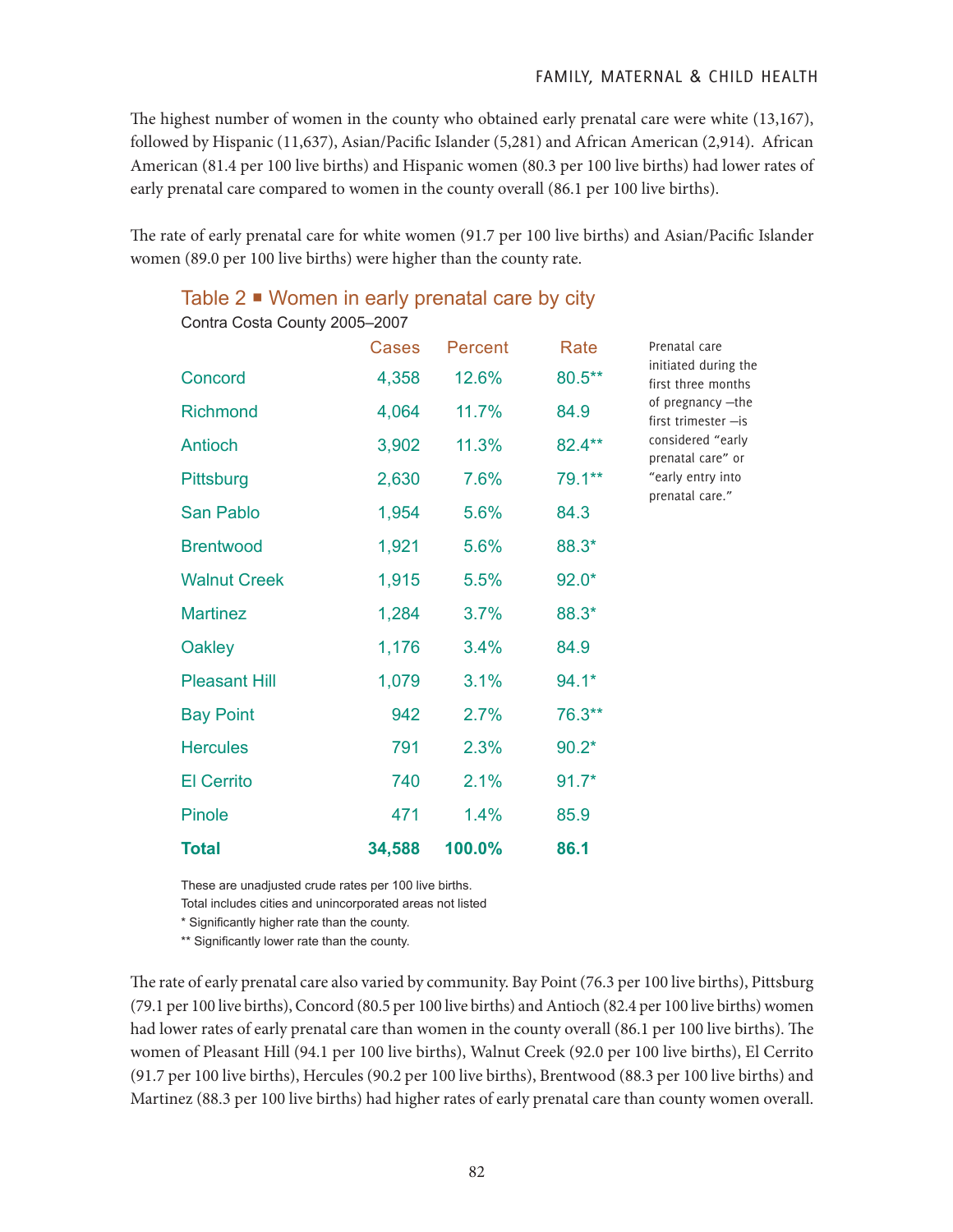### **What is early prenatal care?**

Early entry into prenatal care occurs when a woman starts medical prenatal care within the first trimester (or first 12 weeks) of pregnancy. Early entry into prenatal care is often called early prenatal care.

#### **Why is it important?**

Prenatal care is important for the health of both the mother and the baby. During prenatal care, health care providers monitor the health of the mother and baby and identify and treat health conditions and issues that could impact the pregnancy. It is also an important time for providers to educate mothers on a variety of health issues related to pregnancy, such as smoking, alcohol use, exercise, nutrition, preparing for childbirth, and infant care and feeding.

Prenatal care is more likely to be effective if it is initiated early in pregnancy.<sup>2</sup> Women who start prenatal care in the last trimester are more likely to have babies with health problems. Women who receive no prenatal care are more likely to have low birth weight babies, and these babies are at greater risk of dying.3

#### **Who does it impact the most?**

Women may experience a variety of barriers to obtaining early prenatal care. In general, these barriers fall into four broad categories: (1) financial/economic issues (including problems with private and public insurance programs and lack of insurance altogether), (2) inadequate capacity, primarily within prenatal care systems relied upon by low-income women, (3) organization, practices and atmosphere of prenatal services (including policies and provider attitudes as well as issues such as transportation and child care), and  $(q)$  cultural or personal factors that can limit prenatal care use.<sup>4</sup>

Rates of early prenatal care differ between racial/ethnic groups and by maternal age. In the United States from 2000–2002, white women had the highest rates of early prenatal care (88.6%), followed by Asians (84.4%), Hispanics (75.7%), Blacks (74.6%) and Native Americans (69.4%). In addition, teen mothers have lower rates of early prenatal care  $(69.1\%)$  compared to all women  $(83.4\%)$ <sup>5</sup>

## **What Can We Do About It?**

Early entry into prenatal care is a key factor in ensuring that pregnant women are healthy and have healthy babies. Given that the goal of prenatal care is positive birth outcomes and healthy mothers, strategies toward this end ideally include a focus on social determinants of health, health equity and the Life Course Perspective. The Life Course Perspective suggests that perinatal outcomes are determined by the entire life course of the woman prior to pregnancy, not just the nine months of pregnancy. Efforts that focus more broadly on social determinants of health serve to address the complex interplay of social, behavioral, biological and environmental factors that influence health in a community. Medical care alone is not enough to address the cumulative risk factors that a